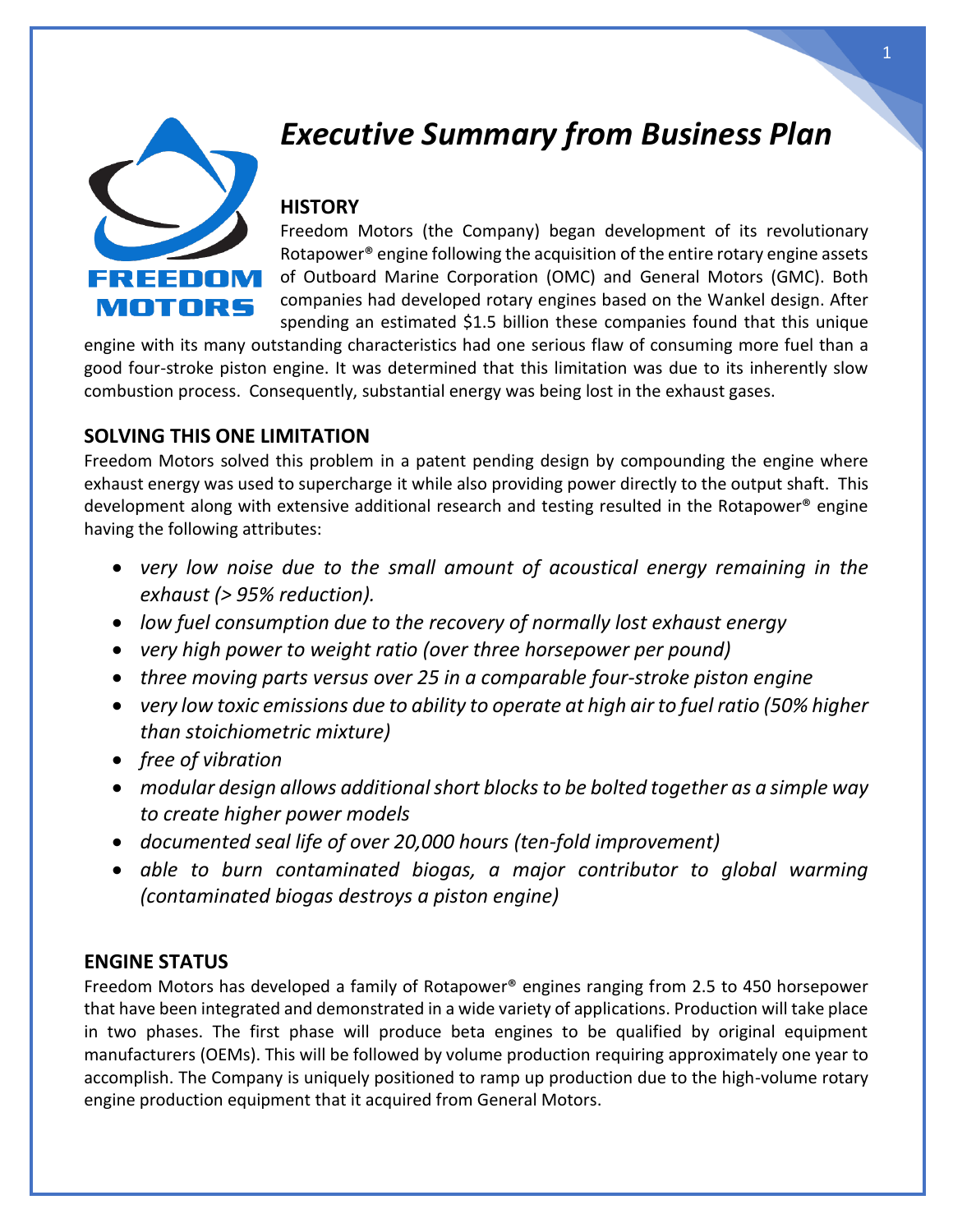#### **MARKET OPPORTUNITIES**

The world market for engines in the power range of the Company's various models is over 250 million engines per year. The Company has set the very conservative goal of penetrating 0.05% of the world market by production year five (130,000 engines per year).

The Company has and will continue to create joint venture partnerships to address foreign engine production where the Company can also benefit from parts being produced at a far lower cost than is possible in the US. To date the Company has received letters of intent (LOI) to purchase over 3.5 million engines with the goal of turning many of these LOIs into firm orders by working with OEMs.

# **Environmental (methane mitigation) and transportation (ground and air) are the most important immediate markets.**



#### **Methane (biogas) Mitigation**

Many earth scientists believe that methane (CH4) is a greater threat to global warming than  $CO<sub>2</sub>$ . A molecule of methane (biogas is approximately 50% methane) retains 86 times more heat than a molecule of CO2. Furthermore, atmospheric methane production is increasing 20 times faster than  $CO<sub>2</sub>$ . Rather than releasing or flaring biogas from landfills, wastewater plants and animal manure, the Rotapower® engine can use it to create power. Contamination in biogas by hydrogen sulfide and silica leads to failure of the piston engine.

#### **Ground Transportation**

In much of the world the primary personal transporter is the utility motorscooter/motorcycle. Approximately 75 million fuel power versions are manufactured yearly. The Rotapower® engine is onethird the size and weight of a typical motorscooter/motorcycle engine. With its lower fuel consumption, emissions, noise, vibration and 95% less moving parts, the Rotapower® engine is a logical choice to replace the four-stroke piston engine in this application.

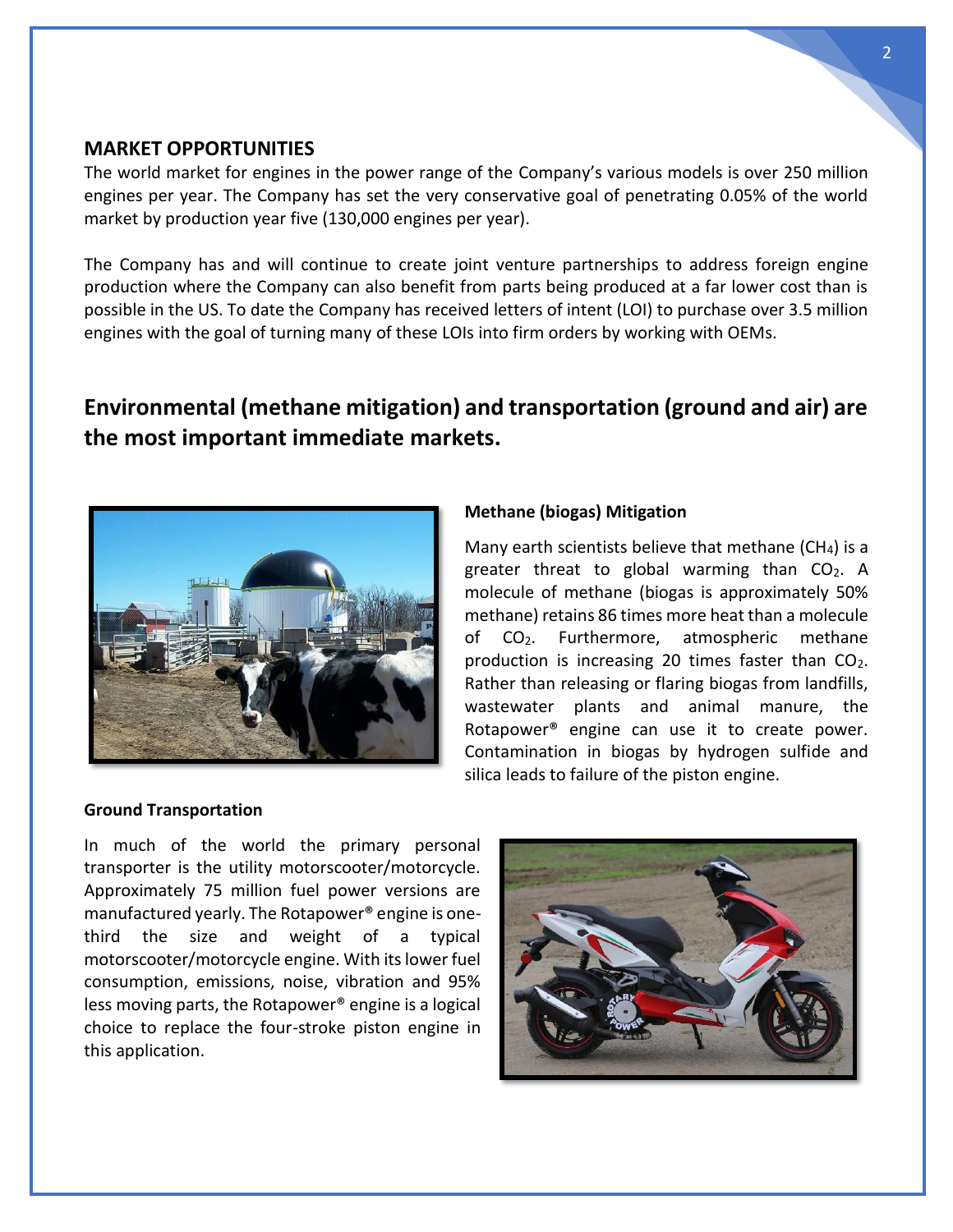

Electric cars are attractive for many reasons, however for potential buyers, range anxiety remains a concern. Consequently, companies like Toyota and Mazda are planning to use a range extender engine to complement electrical power during longer trips. The Rotapower® engine requires the volume of shoe box in this application as contrasted with a four-stroke piston engine the size of a large suitcase.

#### **Airborne Transportation**

Future personal transportation envisions a world of Personal Air Vehicles (PAVs). Several designs have now been demonstrated using electric motors primarily because fuel powered engines are too heavy. The lightest aircraft engine weighs approximately one pound per horsepower. The Rotapower® engine weighs less than six ounces per horsepower. A PAV powered by a Rotapower® engine can travel ten times further with three times the payload at four times the speed of a battery powered PAV.



#### **FUNDING**

The funds necessary to meet the Company's goal of producing 130,000 engines per year by year five is determined to be \$10 million USD. To create this funding, the Company is offering to sell preferred shares to foreign investors at minimum investment of \$1 Million USD, who have an interest in acquiring a green card through the EB-5 program. These preferred shares will provide a guaranteed yearly dividend and are convertible to common shares after a specified period.

#### **RETURN ON INVESTMENT**

Upon meeting the Company's financial projections based on its very modest sales goal, the annual compound rate of return (ROI) at \$2.78 per share price would be 63% (p/e=20). This ROI would result in a 11.6 fold investment appreciation by the end of the fifth year of production.

**Note:** *While the Company is not presently authorized to sell shares in the public market, a modest number of shares from a liquidating partnership are available at a significant discount from the Company's recent public sales at \$1.50 per share.*

> **Contact Information**: Headquarters: 1855 N 1st St., Suite B, Dixon, CA 95620 Phone: +1 (530) 760 7177 Email: [fm@freedom-motors.com](mailto:fm@freedom-motors.com) Informational Video: Freedom Motors – [Sustainable Future](https://www.youtube.com/watch?v=M17wyW8tFRE) [\(https://www.youtube.com/watch?v=M17wyW8tFRE\)](https://www.youtube.com/watch?v=M17wyW8tFRE)